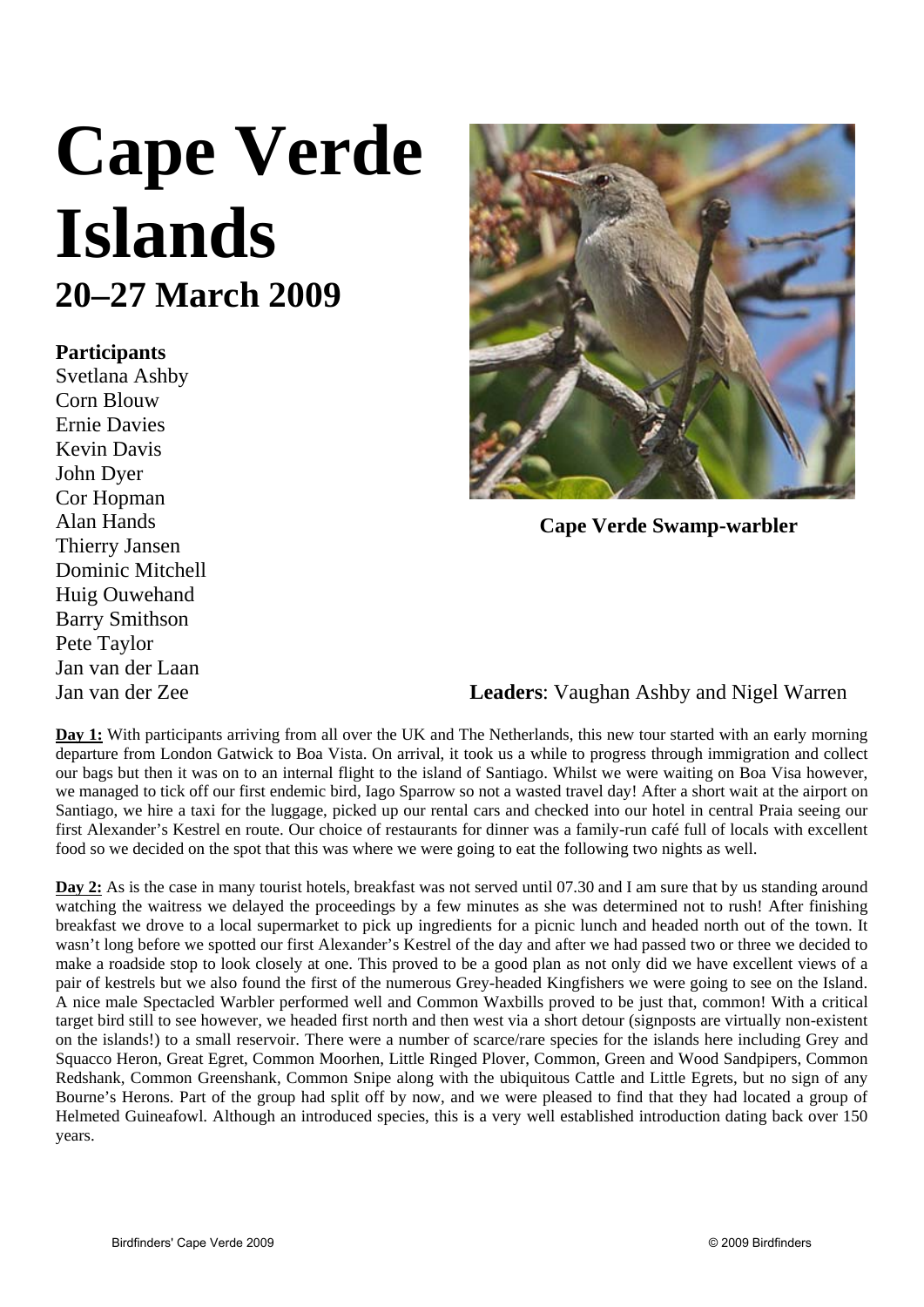Back-tracking a couple of kilometers, we followed small road up into the hills but this proved not to be the correct one (again no signposts!). Eventually finding the correct one, we drove over a hill and down into a relatively lush valley where the breeding colony of Bourne's Herons can be found. As expected, the colony was empty (evidence of up to 12 nests but they normally finish breeding by the end of February) so we spent some time checking the general area but without success. We therefore decided to head to the Botanical Gardens for lunch (checking the reservoir en route again). The Botanical Gardens are set in a very picturesque valley with excellent views of the surrounding mountains and as we made/ate our lunches we were entertained by up to four Cape Verde Buzzards giving fantastic views as they displayed overhead. Plenty of Alexander's Kestrels but no sign of the hoped-for Cape Verde Peregrine. As I thought that I had glimpsed a Cape Verde Swamp-warbler (a bit of a misnomer as it inhabits mainly trees like an Olive-tree Warbler!) on the way up, we strolled back down the valley enjoying fantastic views of both Iago Sparrows and Spectacled Warblers. It didn't take us long to find our target bird and we all enjoyed superb views as it sang right in the open at the top of a tree. The pressure was still on however, we still needed the Bourne's Heron so we backtracked to the reservoir but no change in the variety of species so we headed back to the breeding tree again. We spent some time scouring the area enjoying numerous views of Helmeted Guineafowl, Alexander's Kestrels, Grey-headed Kingfishers, Blackcaps, Spectacled Warblers, Iago and Spanish Sparrows and Common Waxbills but still no herons. One vehicle then headed further up the valley, regularly reporting back by radio, but again without success. So it was back to the reservoir for an evening vigil. Numbers of Cattle Egrets had substantially increased at the reservoir and a Eurasian Spoonbill was found roosting in a dead tree. Time was passing however, sunset was approaching and everyone was getting nervous! Suddenly, there it was, the Holy Grail, a Bourne's Heron flying up the valley. Everyone was stunned and praying that it would land and so it did, on dead sticks in the middle of the reservoir in full view. Much back slapping, hand shaking and congratulations, not only had we seen the heron but also it was an adult, it couldn't get better than this, or could it? We had seen six species of heron on the reservoir, surely a record, and were speculating if anything else was possible when suddenly an immature Black-crowned Night-heron flew across, number seven, and another vagrant to the islands; wow! Then another Bourne's Heron flew in and yet again it was an adult. The sun had disappeared and we were now in the twilight zone and considering heading back to town for dinner when another heron flew in, Bourne's Heron? No, amazingly it was a Blackheaded Heron, the fourth for the Western Palearctic. If the Bourne's Heron stunned everyone then the Black-headed Heron was totally sublime. Texts were flying back and forward to the UK and the Netherlands as we tried to digiscope the bird. It was a well-marked immature bird and it sat nicely next to a Bourne's Heron for comparison; fantastic! In fact bizarrely, hardly anyone noticed the third adult Bourne's Heron fly in! So we headed back to town for a well-deserved dinner and much celebrating.

**Day 3:** We decided to have a late breakfast and drive across to the cliffs on the west side of town. This was easier said than done however, as it was a maze of tracks everywhere. We knew where we wanted to be but not how to get there! Eventually we managed to ease our way across a stony plain and were rewarded for our efforts with good views of several Red-billed Tropicbirds circling the cliffs as well as Cape Verde Swifts. A group of four Cream-coloured Coursers flew over us and were eventually located on the ground as was a vagrant Northern Wheatear. A couple of Bar-tailed Larks and Black-crowned Finch-larks showed briefly before we headed back for breakfast. With better views required of some of these birds we headed back to our pre-breakfast location. Stopping by the harbour, we found Common Ringed Plovers, Ruddy Turnstones, Whimbrel and a single Western Reef-heron to add to our lists. Continuing on, one of the vehicles was fortunate to find the only House Sparrows of the tour! Cape Verde Swifts flew around the buildings of the small town before we headed into a building site where we were accosted by a guard who thought that we were going to steal his bulldozer! Getting to the cliff top nearby however, we were pleased to find that it was a perfect spot for getting eye-level views of Red-billed Tropicbirds. Offshore we watched various fish, sharks and a Humpback Whale with her calf as well as a distant Cape Verde Shearwater. Heading back to town, we were pleased to find a group of four Creamcoloured Coursers right by the side of the track, perfect for the photographers. Back on the main road and both Bar-tailed Lark and Black-crowned Finch-lark were found together and caused another impromptu stop. By now it was nearly midday and we only just reached the supermarket in time to buy ingredients for our picnic lunch. Heading north out of town we stopped in a small wooded area to have a picnic and watch the Alexander's Kestrels and Spectacled Warblers. It was now a case of just visiting all sites where Cape Verde Peregrine Falcon had been seen in the past but site after site proved negative for this hardest of the Cape Verde Birds. We did manage to get lost in a town on our travels, victims once again of the lack of signposts! So back to town where we spent some time looking abortively for Cape Verde Barn Owl below the old town before heading for dinner in our favourite restaurant again.

**Day 4:** Up early for our much anticipated flight to Sao Nicolau via Sal. Shuttling the luggage to the airport worked well and we were off on time. We had breakfast on Sal whilst waiting for the onward flight and eventually we arrived on Sao Nicolau mid morning to be met by our Alugars. The luggage took a long time to arrive, presumably the baggage handler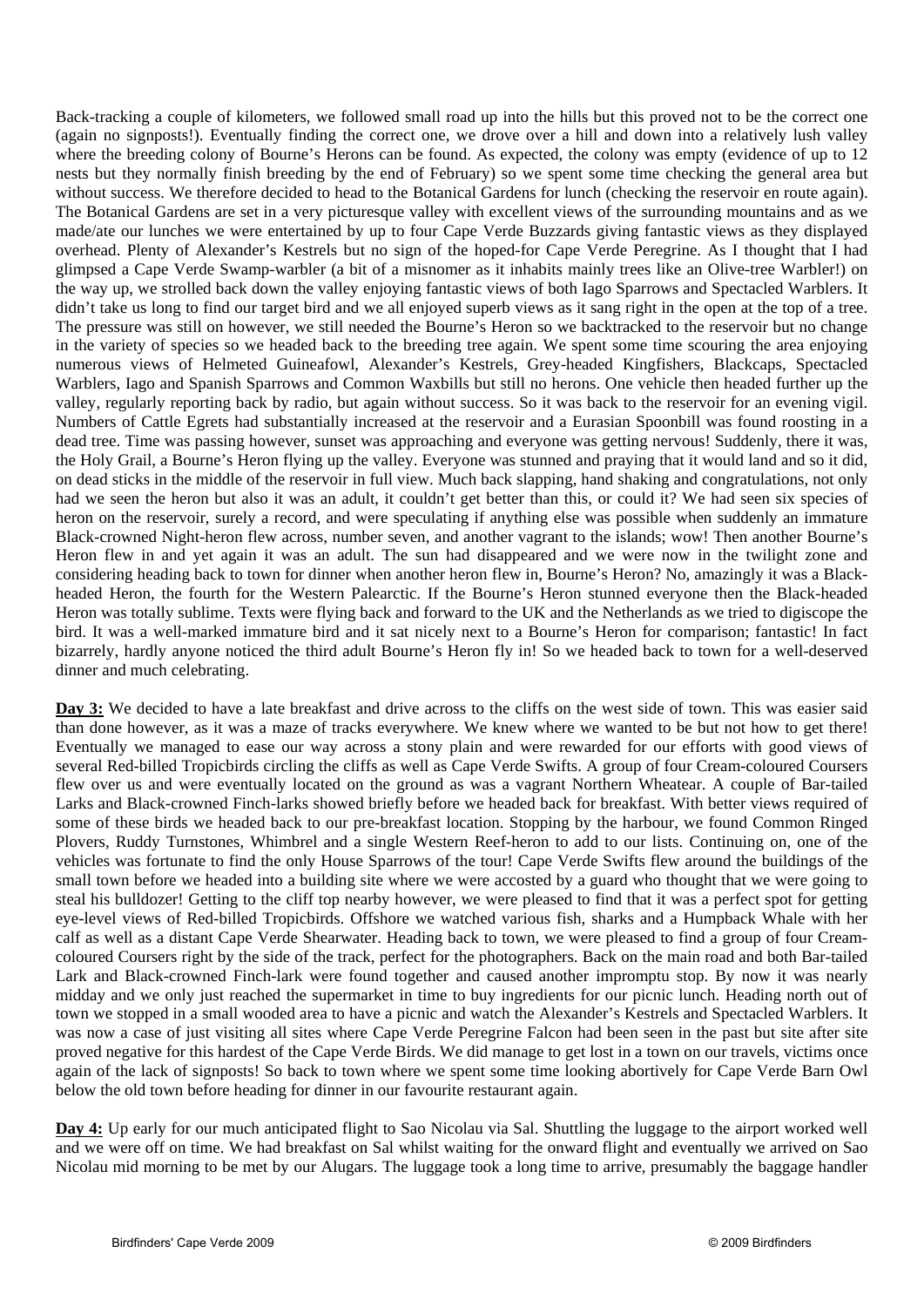had to make the work from the thrice weekly flights last him! We left the airport and almost immediately found a Neglected Kestrel sitting on the side of the road. A huge amount of road works are taking place here and they seem to be making a pretty good job of it. Nevertheless, the journey to Tarrafal was somewhat long and winding and took nearly an hour via the north coast. As the crow flies it is just 5 miles from the airport to Tarrafal but our route took us around 20 miles! Checking in to our guesthouse late morning, we set about unpacking whilst lunch was prepared. And what a lunch it was, more like a feast! In the afternoon, we headed out for a seawatch at Ponta do Curral. It was extremely windy here forcing a Brown Booby close inshore. Numerous Cape Verde Shearwaters could be seen offshore and with a bit of patience and a slight location move we were able to enjoy good views. Several Little Shearwaters also flew past but the views of these weren't so good. An adult and immature Black-legged Kittiwake were a bit of a surprise, less so three Great Skuas. Heading back to town, the first Osprey of the tour put in an appearance whilst on the town beach both Ruddy Turnstones and Sanderlings were present. Late afternoon we headed back up into the mountains to a stake out for Cape Verde Barn Owl stopping for Neglected Kestrel en route and a spectacular scenic/photographic view. We split up into small groups around the church to cover all angles then waited patiently. It was pretty cold here as the sun dipped below the mountains as the wind was being funneled through the pass. Those wearing just T-shirts especially noticed it! As dusk fell we continuously scanned the slopes and valleys and occasionally judiciously played a tape but except for a brief response, nothing was seen. Although we were disappointed not to see the bird, most people were quite happy to get back into a warm Alugar and head down for what turned out to be a sumptuous dinner.

**Day 5:** Today was our Razo boat day and we were pleased to find that it was fairly calm when we walked down to the harbour. Young boys were fishing and were keen to show us their colourful catches. Heading out at 08.30, we were soon amongst the Cape Verde Shearwaters and could see how they differ from Cory's Shearwaters from which they were split. There were several better views of Little Shearwaters on the way out as well as a brief sighting of a Band-rumped Stormpetrel. As we neared Razo, Brown Boobies and Red-billed Tropicbirds became common but it wasn't those that we had specifically come to see. Landing is no longer permitted on the island without a permit and these are only issued to bona fide research scientists. This is a rather bizarre situation as local fishermen are still allowed on the island to catch young Cape Verde Shearwaters for food! Nevertheless, we were hopeful of seeing our target bird of Razo Lark from the boat. We were slightly nervous as to how good the views would be but we shouldn't have worried as our expert captain maneuvered us closely inshore and we were able to enjoy excellent views of several birds flying around, chasing each other and even song flighting. Mission accomplished! We ate our packed lunch onboard ship close to the island whilst watching Brown Boobies at point blank range whilst the crew threw some fish overboard attracting Cape Verde Shearwaters within a few meters of the boat. It was time to head back by now but we had been lulled into a false sense of security as once we left the lee of the island we found that the sea was now extremely rough and that the fishing boat was pitching and rolling badly. Fortunately, most of us were good sailors so our main objective was not to fall overboard! Once again, Cape Verde Shearwaters were abundant but this time Little Shearwaters were also quite common with several seen and photographed at quite close range. Close enough to see their blue legs and feet! Then suddenly a stormpetrel was spotted at the back of the boat and our captain once again showed his skill, turning the boat around and intercepting it. We all had excellent views of the bird but unfortunately it turned out to be a Leach's Storm-petrel not Band-rumped. Although we had enjoyed spectacular views of the seabirds, I don't think that anyone was disappointed to get back into the calmer waters in the lee of Sao Nicolau mid afternoon! Back on land, we headed back up into the mountains enjoying further views of Neglected Kestrel and Helmeted Guineafowl before checking the agricultural areas. Iago Sparrows were common here and Cape Verde Swifts put on a good show. So with dusk approaching, we headed back to the church to look for the Cape Verde Barn Owl once again. Blackcaps and Spectacled Warblers still abounded and Brown-necked Ravens put in an appearance but despite waiting until it was virtually dark, there was no sight or sound of the owl. So it was back to the guesthouse for another banquet and the news that our flight was leaving two hours earlier than expected the next morning.

**Day 6:** A message that our flight time was two hours early didn't affect our itinerary too much so we had an early breakfast and headed to the airport. Unfortunately, the news of our flight being brought forward turned out to only be a rumour and we ended up spending two hours waiting for the flight to come in! Iago and Spanish Sparrows kept us entertained for a while and eventually we left spot on (the original) time! It was a short flight to Sal but we had to wait for the hire cars to arrive so spent the time having an early lunch at the airport. Eventually they arrived and we headed to Pedra Lume Salinas to find that they are now a tourist trap charging an entrance fee to lay in the saltwater! A couple of volunteers headed into the pans to see if it was worth us all going in amongst the tourist hordes but came back with the news of just a few Curlew Sandpipers far off in the heat haze. We therefore decided to head south to Santa Maria and check into our hotel. The road south is a brand new somewhat incongruous dual carriageway more suitable for a city than the few cars on the road so we got to Santa Maria in just a few minutes and actually spent longer finding the hotel than